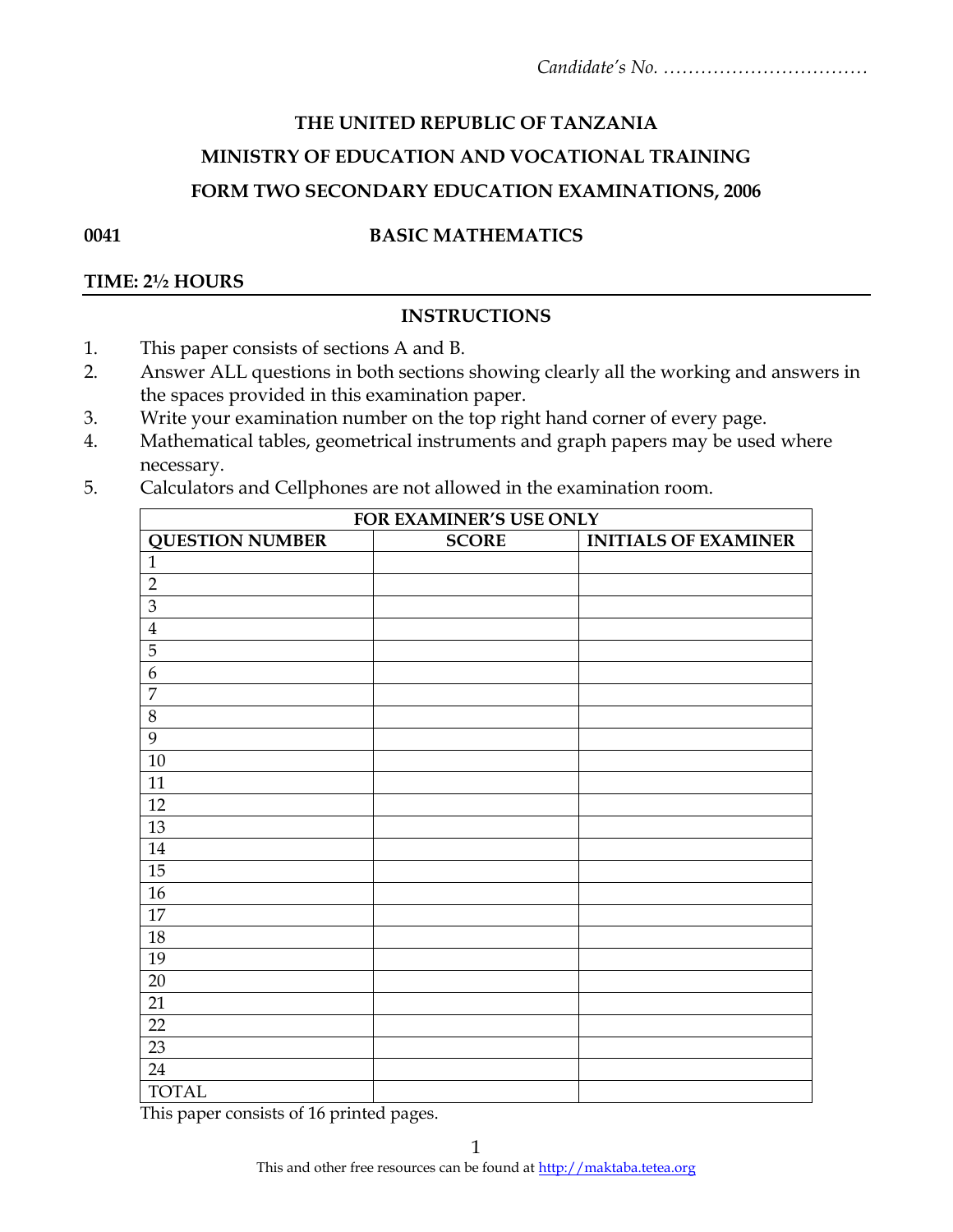| <b>SECTION A (60 MARKS)</b> |  |
|-----------------------------|--|
|-----------------------------|--|

| NO. | <b>QUESTION</b>                                                                                                                             |
|-----|---------------------------------------------------------------------------------------------------------------------------------------------|
|     | 1. (a) Arrange the following numbers from largest to smallest:<br>$\frac{2}{3}, \frac{6}{12}, \frac{3}{2}, \frac{17}{20}$ and $\frac{3}{5}$ |
|     |                                                                                                                                             |
|     |                                                                                                                                             |
|     |                                                                                                                                             |
|     |                                                                                                                                             |
|     |                                                                                                                                             |
|     |                                                                                                                                             |
|     |                                                                                                                                             |
|     |                                                                                                                                             |
|     |                                                                                                                                             |
|     |                                                                                                                                             |
|     |                                                                                                                                             |
|     | Given the number 0.00803, write the number of significant figures.                                                                          |
| (b) |                                                                                                                                             |
|     |                                                                                                                                             |
|     |                                                                                                                                             |
|     |                                                                                                                                             |
|     |                                                                                                                                             |
|     |                                                                                                                                             |
|     |                                                                                                                                             |
|     |                                                                                                                                             |
|     |                                                                                                                                             |
|     |                                                                                                                                             |
|     |                                                                                                                                             |
|     |                                                                                                                                             |
|     | 2. (a) If $a * b = \frac{a-b}{a+1}$ , find $7 * 3$                                                                                          |
|     |                                                                                                                                             |
|     |                                                                                                                                             |
|     |                                                                                                                                             |
|     |                                                                                                                                             |
|     |                                                                                                                                             |
|     |                                                                                                                                             |
|     |                                                                                                                                             |
|     |                                                                                                                                             |
|     |                                                                                                                                             |
|     |                                                                                                                                             |
|     |                                                                                                                                             |
|     |                                                                                                                                             |
|     |                                                                                                                                             |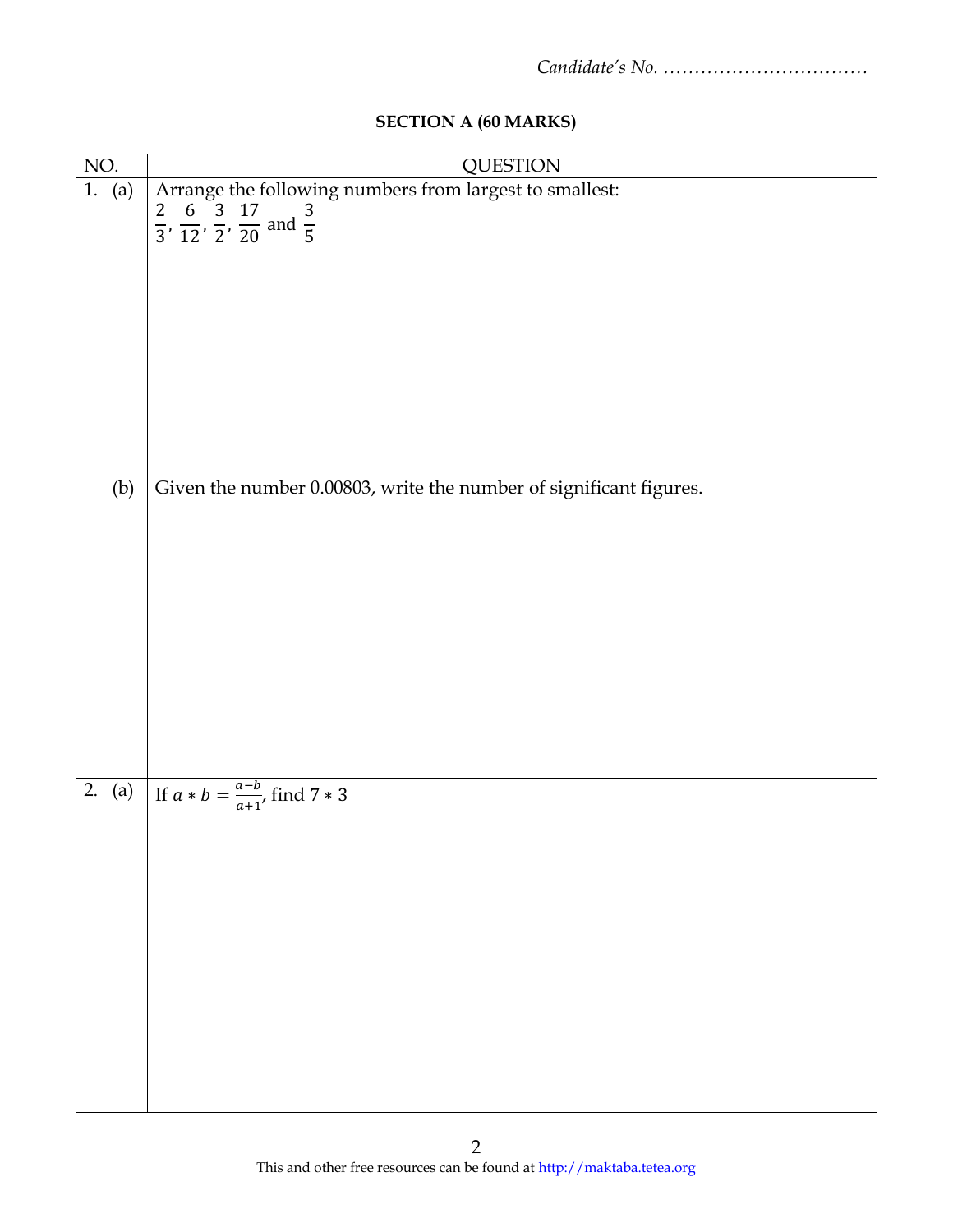|                  | A clock loses 4 minutes every day. If the clock is set to start on Monday, on which day |
|------------------|-----------------------------------------------------------------------------------------|
| (b)              |                                                                                         |
|                  | will it have lost 1 hour?                                                               |
|                  |                                                                                         |
|                  |                                                                                         |
|                  |                                                                                         |
|                  |                                                                                         |
|                  |                                                                                         |
|                  |                                                                                         |
|                  |                                                                                         |
|                  |                                                                                         |
|                  |                                                                                         |
|                  |                                                                                         |
|                  |                                                                                         |
|                  |                                                                                         |
|                  |                                                                                         |
|                  |                                                                                         |
|                  |                                                                                         |
|                  |                                                                                         |
|                  |                                                                                         |
|                  |                                                                                         |
|                  |                                                                                         |
|                  |                                                                                         |
|                  |                                                                                         |
|                  |                                                                                         |
|                  |                                                                                         |
|                  |                                                                                         |
|                  |                                                                                         |
|                  |                                                                                         |
|                  |                                                                                         |
|                  |                                                                                         |
| $\overline{3}$ . | Simplify $5 + \left(2\frac{1}{2} \div \frac{1}{8}\right) \times \frac{3}{4}$            |
|                  |                                                                                         |
|                  |                                                                                         |
|                  |                                                                                         |
|                  |                                                                                         |
|                  |                                                                                         |
|                  |                                                                                         |
|                  |                                                                                         |
|                  |                                                                                         |
|                  |                                                                                         |
|                  |                                                                                         |
|                  |                                                                                         |
|                  |                                                                                         |
|                  |                                                                                         |
|                  |                                                                                         |
|                  |                                                                                         |
|                  |                                                                                         |
|                  |                                                                                         |
|                  |                                                                                         |
|                  |                                                                                         |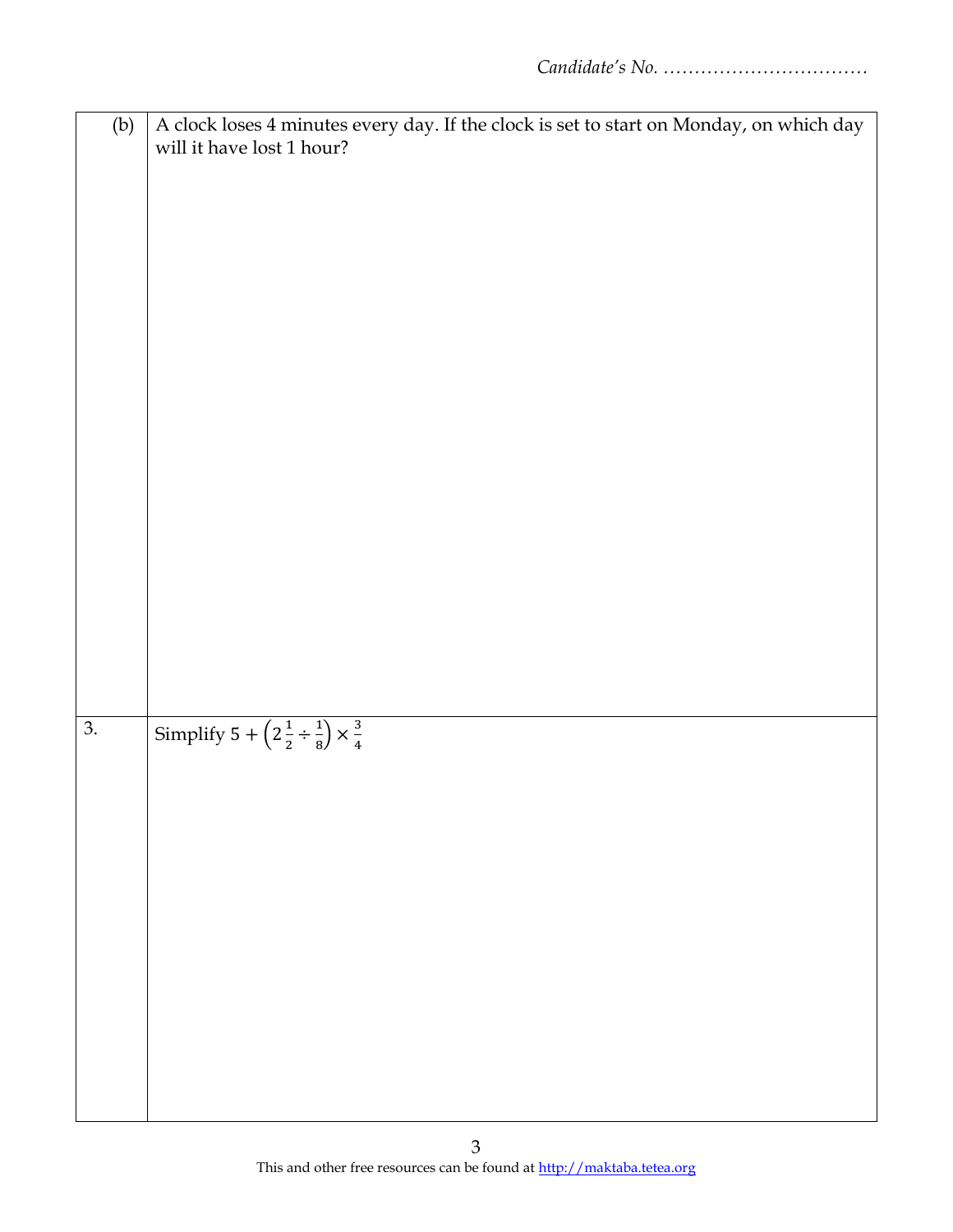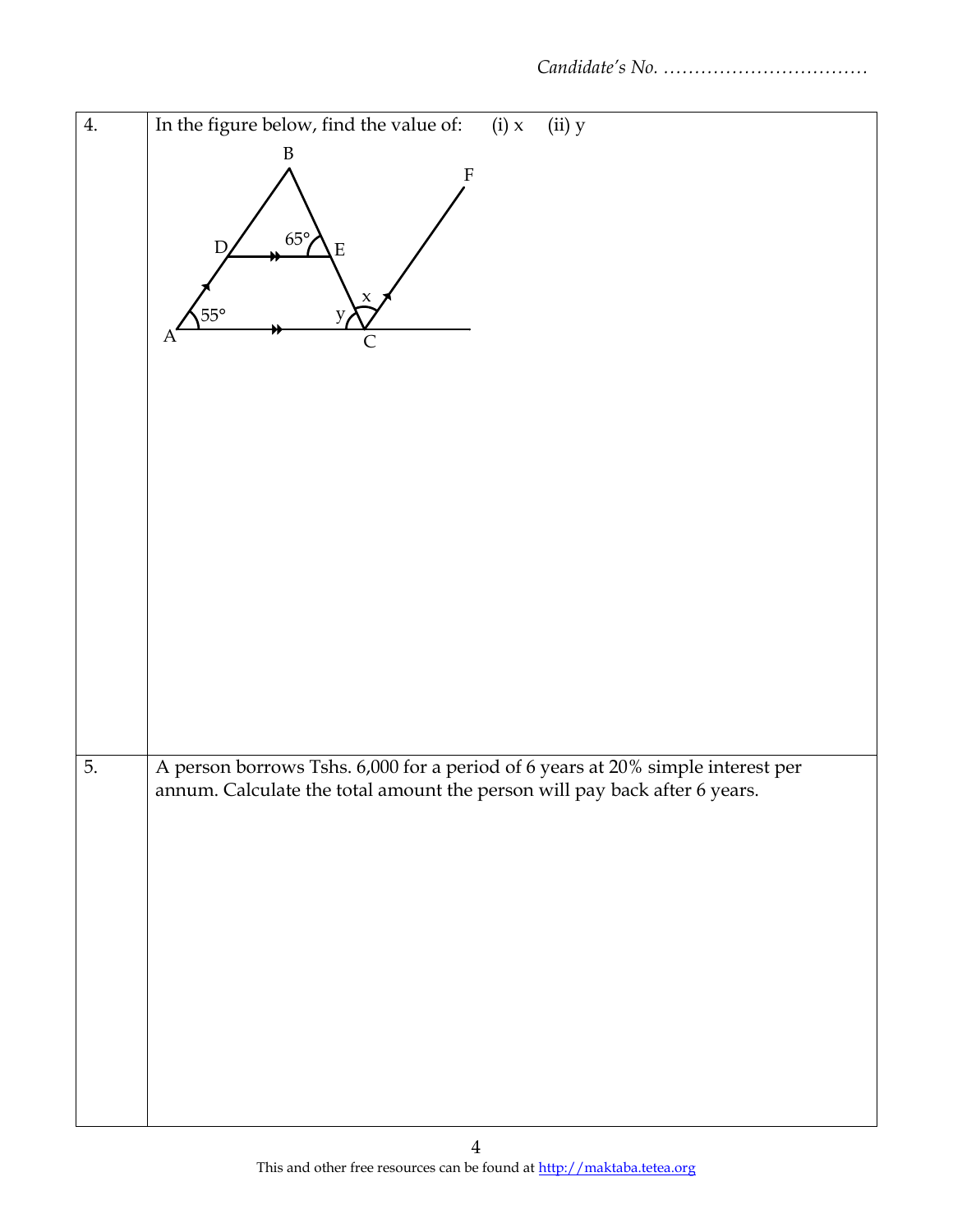| 6. | A straight line passes through two points $A(-3,6)$ and $B(-6,3)$ . Find the equation of |
|----|------------------------------------------------------------------------------------------|
|    | this line in the form $y = mx + c$ .                                                     |
|    |                                                                                          |
|    |                                                                                          |
|    |                                                                                          |
|    |                                                                                          |
|    |                                                                                          |
|    |                                                                                          |
|    |                                                                                          |
|    |                                                                                          |
|    |                                                                                          |
|    |                                                                                          |
|    |                                                                                          |
|    |                                                                                          |
|    |                                                                                          |
|    |                                                                                          |
|    |                                                                                          |
|    |                                                                                          |
|    |                                                                                          |
|    |                                                                                          |
|    |                                                                                          |
|    |                                                                                          |
|    |                                                                                          |
|    |                                                                                          |
|    |                                                                                          |
|    |                                                                                          |
| 7. | A shopkeeper makes 40% profit by selling an article for Tshs. 63,000. What would be      |
|    | his percentage loss if he sold the article for Tshs. 40,000?                             |
|    |                                                                                          |
|    |                                                                                          |
|    |                                                                                          |
|    |                                                                                          |
|    |                                                                                          |
|    |                                                                                          |
|    |                                                                                          |
|    |                                                                                          |
|    |                                                                                          |
|    |                                                                                          |
|    |                                                                                          |
|    |                                                                                          |
|    |                                                                                          |
|    |                                                                                          |
|    |                                                                                          |
|    |                                                                                          |
|    |                                                                                          |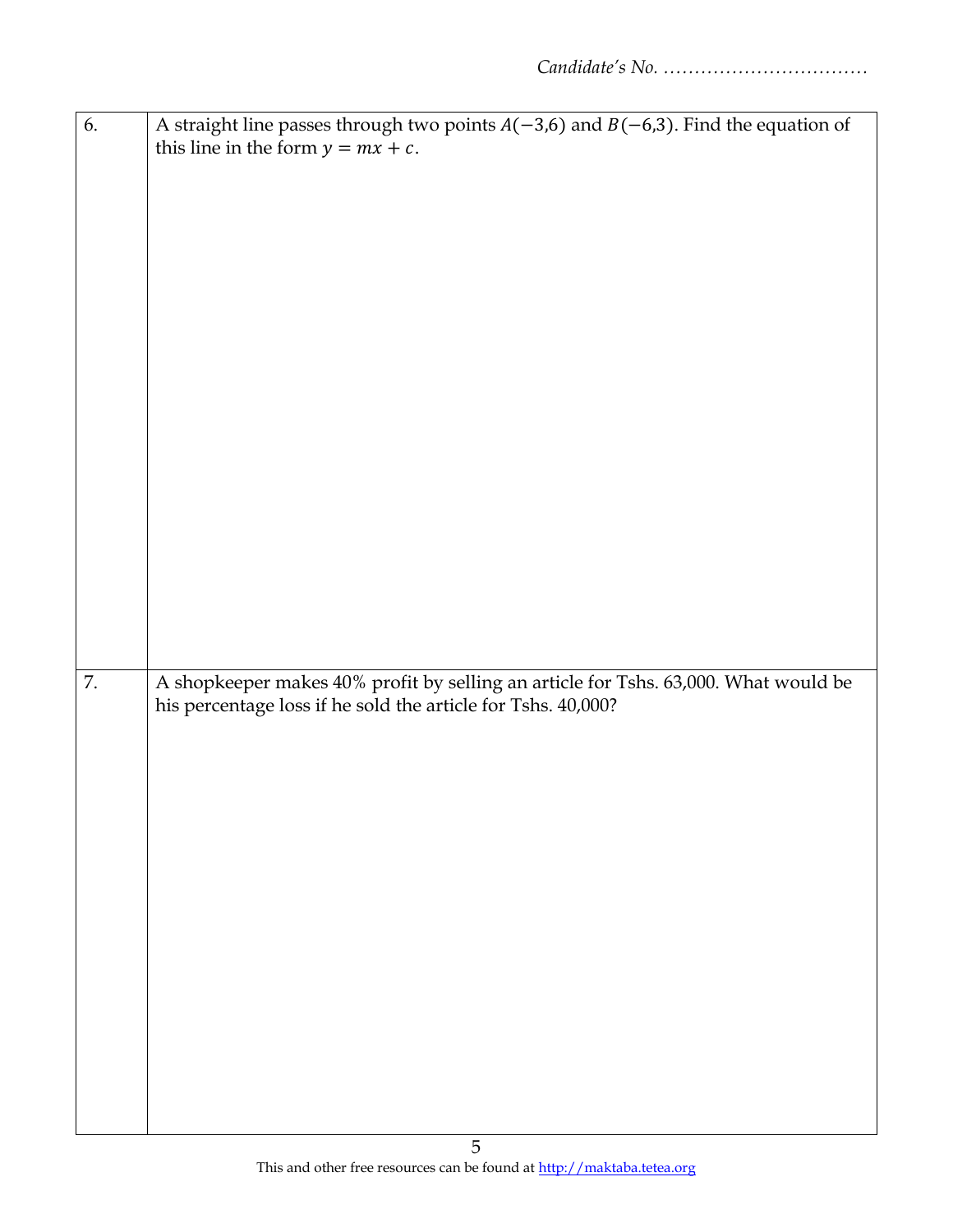| 8. (a) | Simplify $\frac{a^8p^2c^7}{a^5c^3}$                                                         |
|--------|---------------------------------------------------------------------------------------------|
|        |                                                                                             |
|        |                                                                                             |
|        |                                                                                             |
|        |                                                                                             |
|        |                                                                                             |
|        |                                                                                             |
|        |                                                                                             |
|        |                                                                                             |
|        |                                                                                             |
|        |                                                                                             |
|        |                                                                                             |
|        |                                                                                             |
|        |                                                                                             |
|        |                                                                                             |
|        |                                                                                             |
| (b)    | Approximate 13.95 and 9.72 to the nearest tens, hence evaluate $13.95 \times 9.72$ by using |
|        |                                                                                             |
|        | the approximated numbers.                                                                   |
|        |                                                                                             |
|        |                                                                                             |
|        |                                                                                             |
|        |                                                                                             |
|        |                                                                                             |
|        |                                                                                             |
|        |                                                                                             |
|        |                                                                                             |
|        |                                                                                             |
|        |                                                                                             |
|        |                                                                                             |
|        |                                                                                             |
|        |                                                                                             |
|        |                                                                                             |
|        |                                                                                             |
|        |                                                                                             |
|        |                                                                                             |
|        |                                                                                             |
|        |                                                                                             |
|        |                                                                                             |
|        |                                                                                             |
|        |                                                                                             |
|        |                                                                                             |
|        |                                                                                             |
|        |                                                                                             |
|        |                                                                                             |
| 9.     | The length of a rectangle is twice its width. If the perimeter of the rectangle is 18cm,    |
|        |                                                                                             |
|        | find its area.                                                                              |
|        |                                                                                             |
|        |                                                                                             |
|        |                                                                                             |
|        |                                                                                             |
|        |                                                                                             |
|        |                                                                                             |
|        |                                                                                             |
|        |                                                                                             |
|        |                                                                                             |
|        |                                                                                             |
|        |                                                                                             |
|        |                                                                                             |
|        |                                                                                             |
|        |                                                                                             |
|        |                                                                                             |
|        |                                                                                             |
|        |                                                                                             |
|        |                                                                                             |
|        |                                                                                             |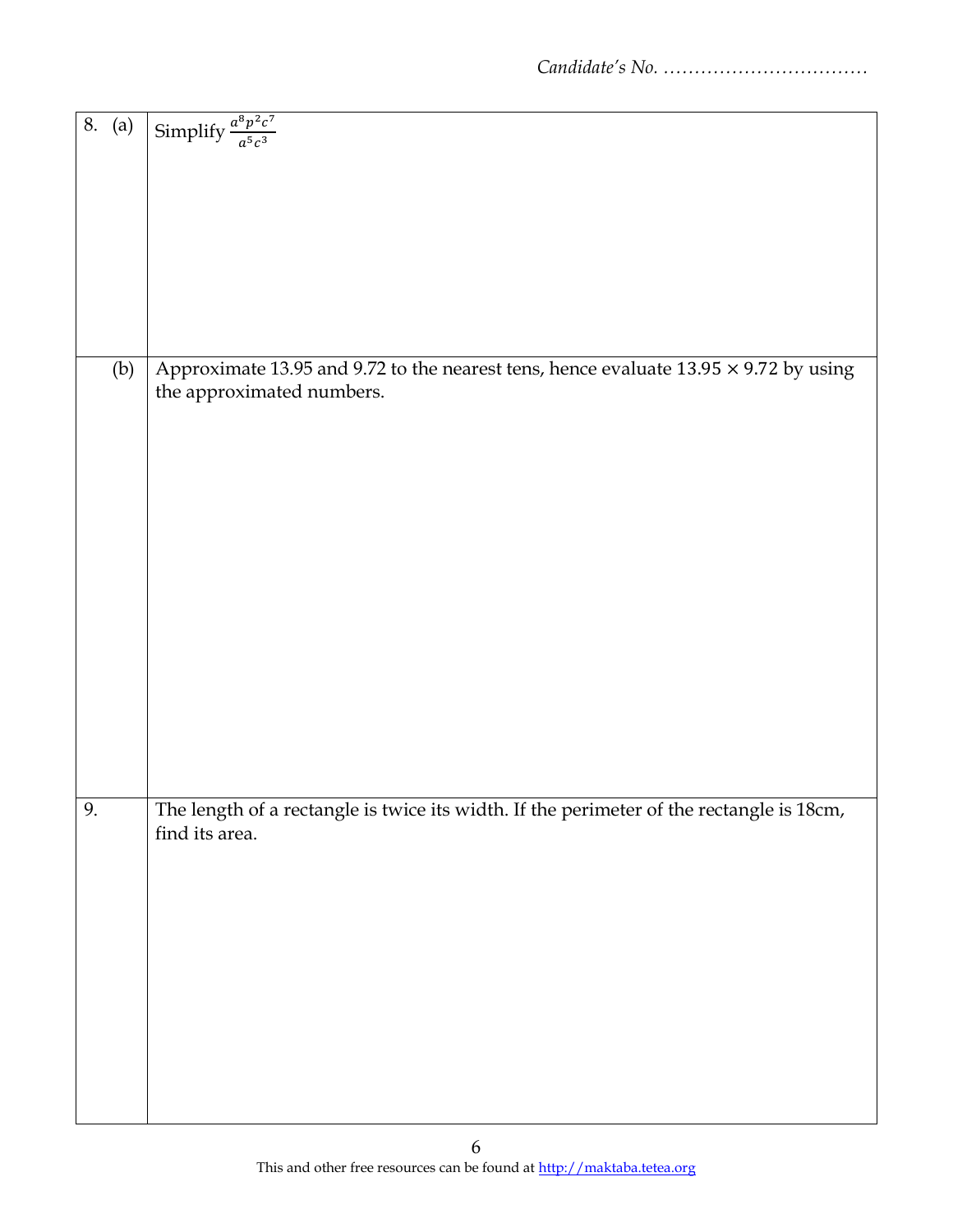| $10.$             | Solve the equation $0.03x - 0.003 = 0.03$                                   |
|-------------------|-----------------------------------------------------------------------------|
|                   |                                                                             |
|                   |                                                                             |
|                   |                                                                             |
|                   |                                                                             |
|                   |                                                                             |
|                   |                                                                             |
|                   |                                                                             |
|                   |                                                                             |
|                   |                                                                             |
|                   |                                                                             |
|                   |                                                                             |
|                   |                                                                             |
|                   |                                                                             |
|                   |                                                                             |
|                   |                                                                             |
|                   |                                                                             |
|                   |                                                                             |
|                   |                                                                             |
|                   |                                                                             |
|                   |                                                                             |
|                   |                                                                             |
|                   |                                                                             |
|                   |                                                                             |
|                   |                                                                             |
| $\overline{11}$ . | Make <i>p</i> the subject of the formula, given, that $D = \sqrt{\Box - p}$ |
|                   |                                                                             |
|                   |                                                                             |
|                   |                                                                             |
|                   |                                                                             |
|                   |                                                                             |
|                   |                                                                             |
|                   |                                                                             |
|                   |                                                                             |
|                   |                                                                             |
|                   |                                                                             |
|                   |                                                                             |
|                   |                                                                             |
|                   |                                                                             |
|                   |                                                                             |
|                   |                                                                             |
|                   |                                                                             |
|                   |                                                                             |
|                   |                                                                             |
|                   |                                                                             |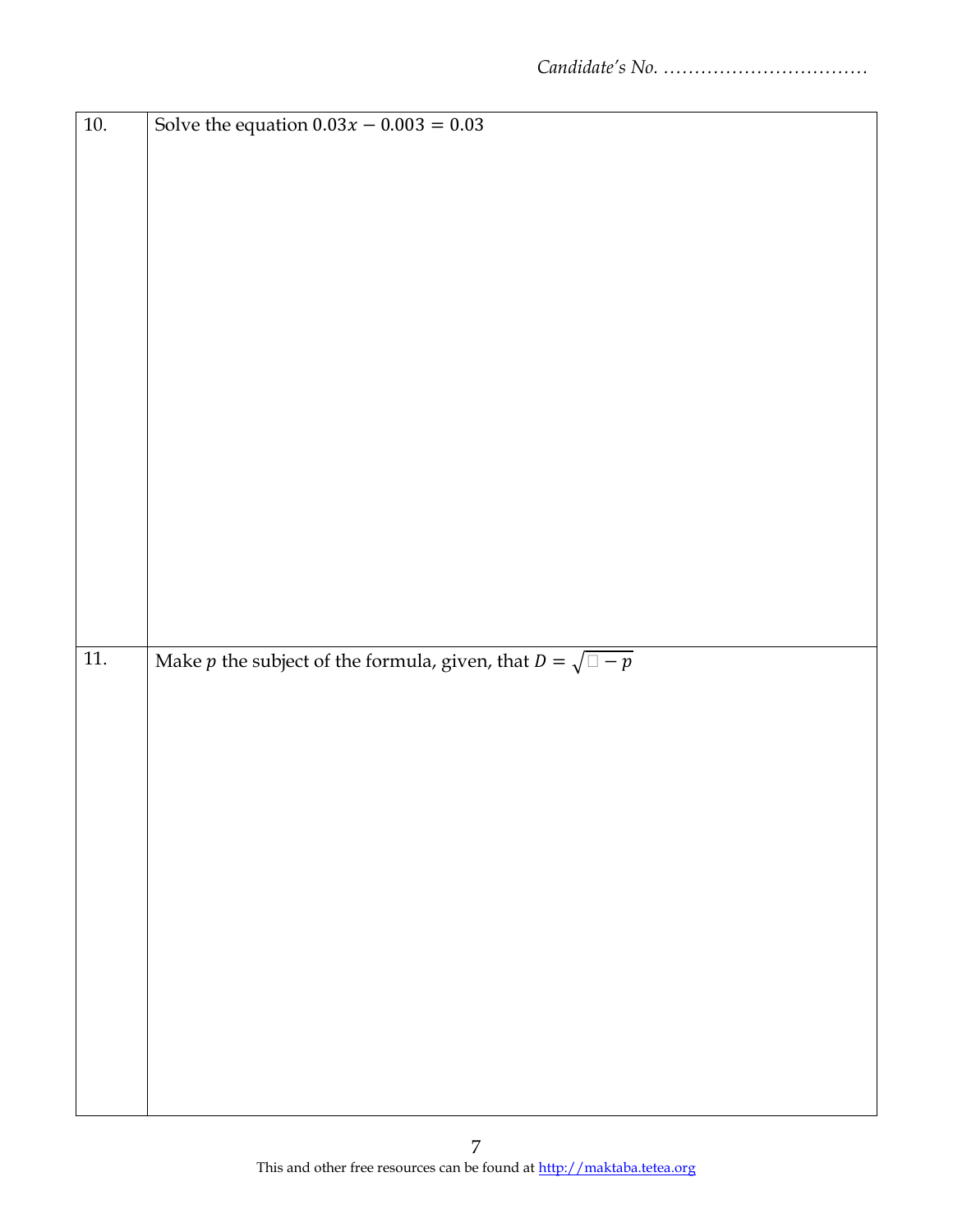| $\overline{12}$ . | If $x^2 + bx + c = (x - 3)(x + 2)$ , determine the values of b and c.                 |
|-------------------|---------------------------------------------------------------------------------------|
|                   |                                                                                       |
|                   |                                                                                       |
|                   |                                                                                       |
|                   |                                                                                       |
|                   |                                                                                       |
|                   |                                                                                       |
|                   |                                                                                       |
|                   |                                                                                       |
|                   |                                                                                       |
|                   |                                                                                       |
|                   |                                                                                       |
|                   |                                                                                       |
|                   |                                                                                       |
|                   |                                                                                       |
|                   |                                                                                       |
| 13. (a)           | Simplify log <sub>10</sub> (0.001)                                                    |
|                   |                                                                                       |
|                   |                                                                                       |
|                   |                                                                                       |
|                   |                                                                                       |
|                   |                                                                                       |
|                   |                                                                                       |
|                   |                                                                                       |
|                   |                                                                                       |
|                   |                                                                                       |
|                   |                                                                                       |
|                   |                                                                                       |
|                   |                                                                                       |
| (b)               | Given that $log_{10} 2 = 0.3010$ , $log_{10} 5 = 0.6990$ , evaluate $log_{10}(0.750)$ |
|                   |                                                                                       |
|                   |                                                                                       |
|                   |                                                                                       |
|                   |                                                                                       |
|                   |                                                                                       |
|                   |                                                                                       |
|                   |                                                                                       |
|                   |                                                                                       |
|                   |                                                                                       |
|                   |                                                                                       |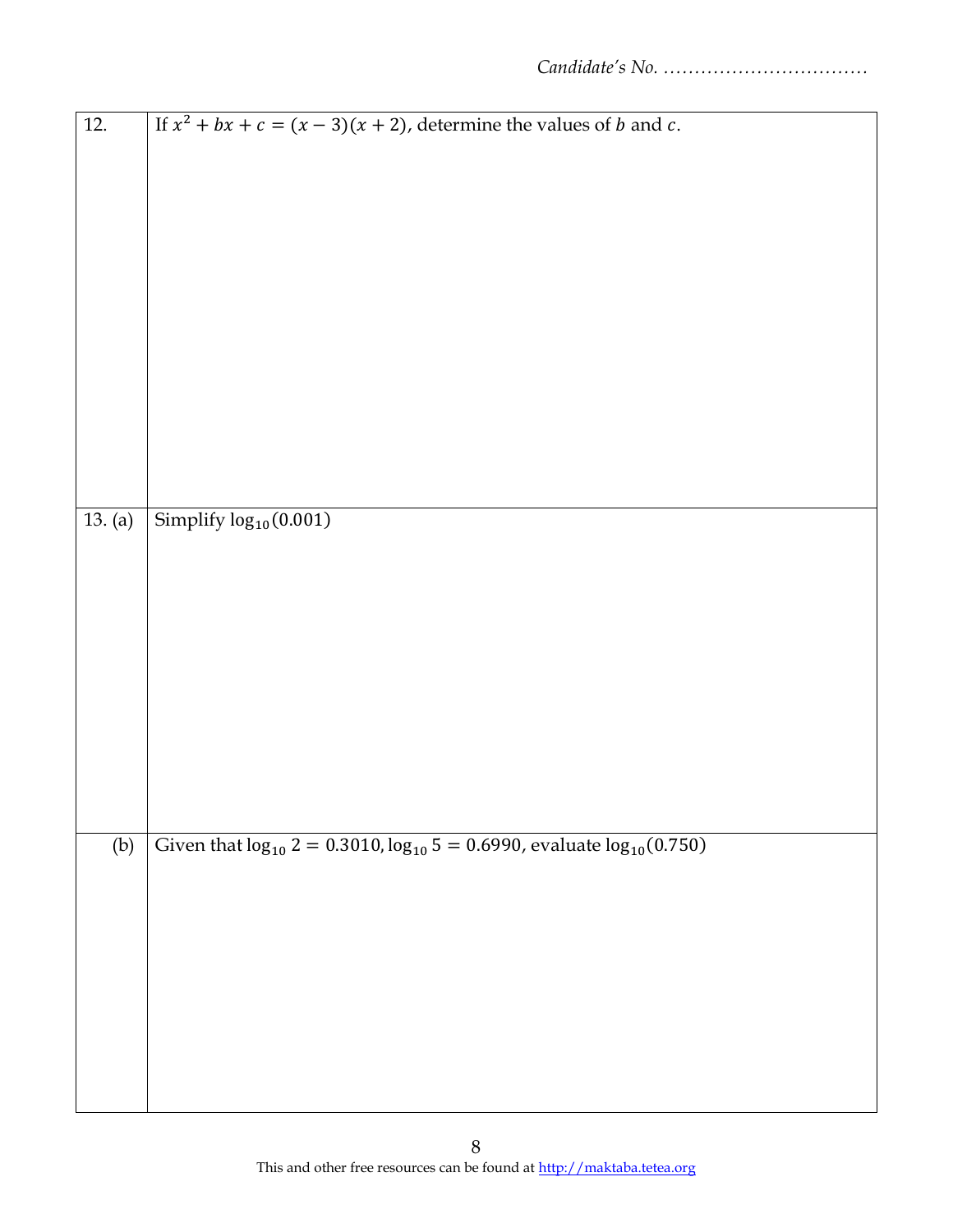| 14.     | Rationalize the denominator of $\frac{\sqrt{5} + \sqrt{2}}{\sqrt{6} - \sqrt{2}}$                                 |
|---------|------------------------------------------------------------------------------------------------------------------|
|         |                                                                                                                  |
|         |                                                                                                                  |
|         |                                                                                                                  |
|         |                                                                                                                  |
|         |                                                                                                                  |
|         |                                                                                                                  |
|         |                                                                                                                  |
|         |                                                                                                                  |
|         |                                                                                                                  |
|         |                                                                                                                  |
| 15. (a) | The transformation T maps the point $(x, y)$ to $(x - y, x)$ . Find the image of the point<br>$(6, -2)$ under T. |
|         |                                                                                                                  |
|         |                                                                                                                  |
|         |                                                                                                                  |
|         |                                                                                                                  |
|         |                                                                                                                  |
|         |                                                                                                                  |
|         |                                                                                                                  |
|         |                                                                                                                  |
|         |                                                                                                                  |
|         |                                                                                                                  |
|         |                                                                                                                  |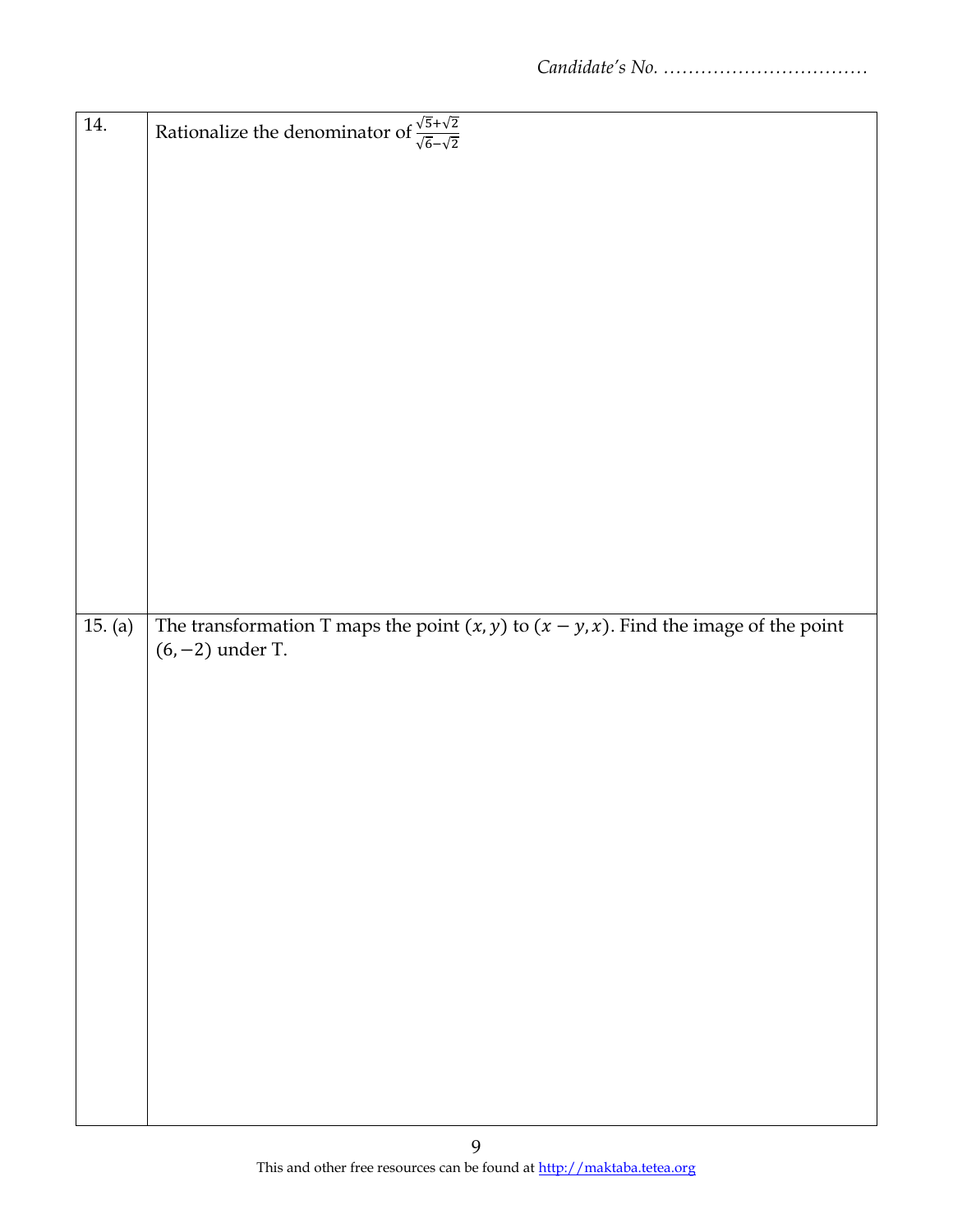| (b) | Find the image of a point $P(3,2)$ after rotating it about the origin through $90^{\circ}$ in a |
|-----|-------------------------------------------------------------------------------------------------|
|     | clockwise direction.                                                                            |
|     |                                                                                                 |
|     |                                                                                                 |
|     |                                                                                                 |
|     |                                                                                                 |
|     |                                                                                                 |
|     |                                                                                                 |
|     |                                                                                                 |
|     |                                                                                                 |
|     |                                                                                                 |
|     |                                                                                                 |
|     |                                                                                                 |
|     |                                                                                                 |
|     |                                                                                                 |
|     |                                                                                                 |
|     |                                                                                                 |
|     |                                                                                                 |
|     |                                                                                                 |
|     |                                                                                                 |
| 16. | Without using tables, find the value of $\frac{6^{1/2} \times 96^{1/4}}{216^{1/4}}$             |
|     |                                                                                                 |
|     |                                                                                                 |
|     |                                                                                                 |
|     |                                                                                                 |
|     |                                                                                                 |
|     |                                                                                                 |
|     |                                                                                                 |
|     |                                                                                                 |
|     |                                                                                                 |
|     |                                                                                                 |
|     |                                                                                                 |
|     |                                                                                                 |
|     |                                                                                                 |
|     |                                                                                                 |
|     |                                                                                                 |
|     |                                                                                                 |
|     |                                                                                                 |
|     |                                                                                                 |
|     |                                                                                                 |
|     | 1 <sub>0</sub>                                                                                  |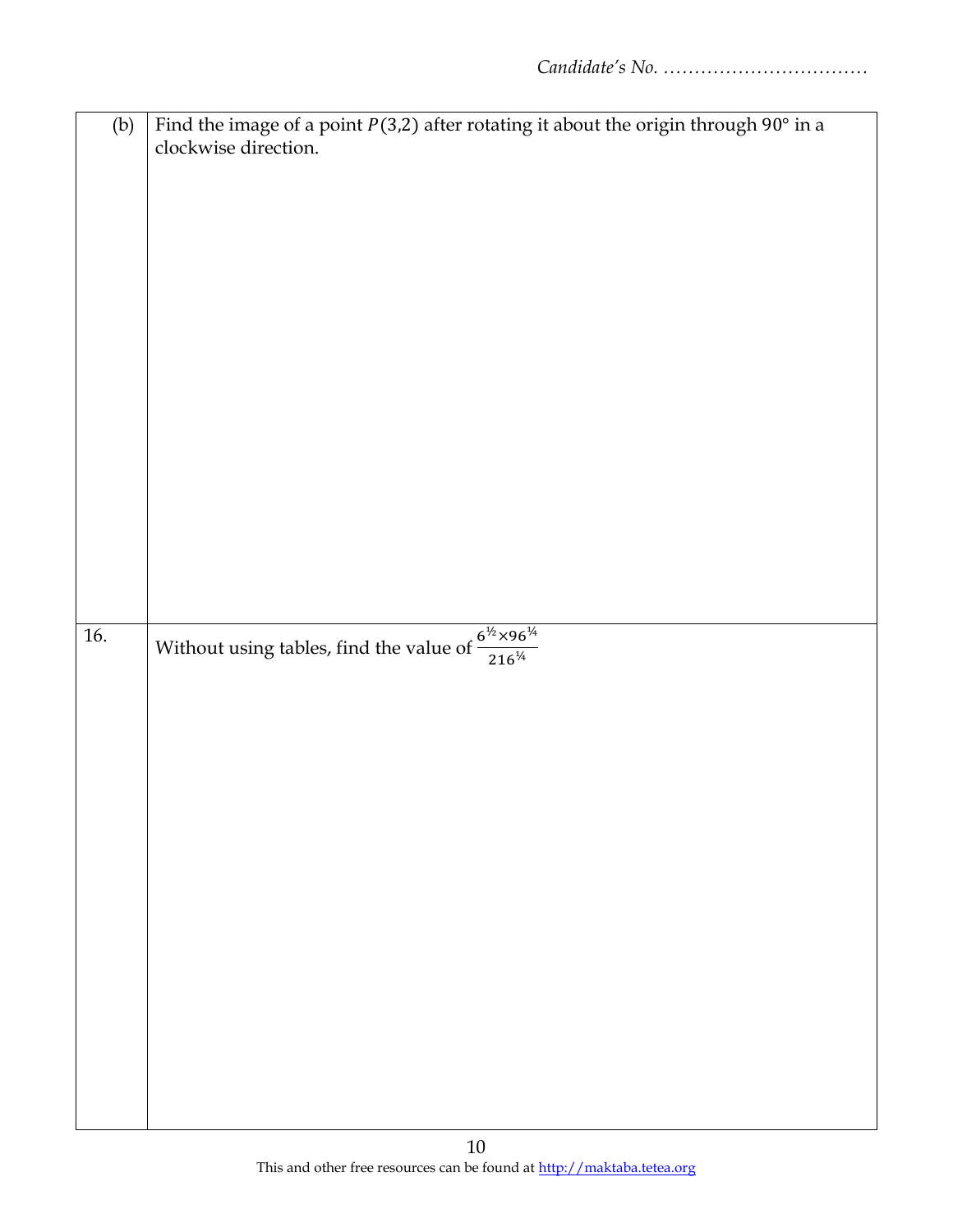| 17. |                                                                                                         |
|-----|---------------------------------------------------------------------------------------------------------|
|     | Angle <i>A</i> is acute and $\tan A = 2.4$ . Find in the simplified form of $\frac{a}{b}$ the value of  |
|     | $2 \cos A + \sin A$                                                                                     |
|     | $\sin A - \cos A$                                                                                       |
|     |                                                                                                         |
|     |                                                                                                         |
|     |                                                                                                         |
|     |                                                                                                         |
|     |                                                                                                         |
|     |                                                                                                         |
|     |                                                                                                         |
|     |                                                                                                         |
|     |                                                                                                         |
|     |                                                                                                         |
|     |                                                                                                         |
|     |                                                                                                         |
|     |                                                                                                         |
|     |                                                                                                         |
|     |                                                                                                         |
|     |                                                                                                         |
|     |                                                                                                         |
|     |                                                                                                         |
|     |                                                                                                         |
|     |                                                                                                         |
|     |                                                                                                         |
|     |                                                                                                         |
| 18. | If $E = \{0, 1, 2, 3, 4, 5, 6, 7\}, A = \{0, 1, 3\}$ and $B = \{5, 6, 7\}.$ Find $A' \cap (A \cup B)$ . |
|     |                                                                                                         |
|     |                                                                                                         |
|     |                                                                                                         |
|     |                                                                                                         |
|     |                                                                                                         |
|     |                                                                                                         |
|     |                                                                                                         |
|     |                                                                                                         |
|     |                                                                                                         |
|     |                                                                                                         |
|     |                                                                                                         |
|     |                                                                                                         |
|     |                                                                                                         |
|     |                                                                                                         |
|     |                                                                                                         |
|     |                                                                                                         |
|     |                                                                                                         |
|     |                                                                                                         |
|     |                                                                                                         |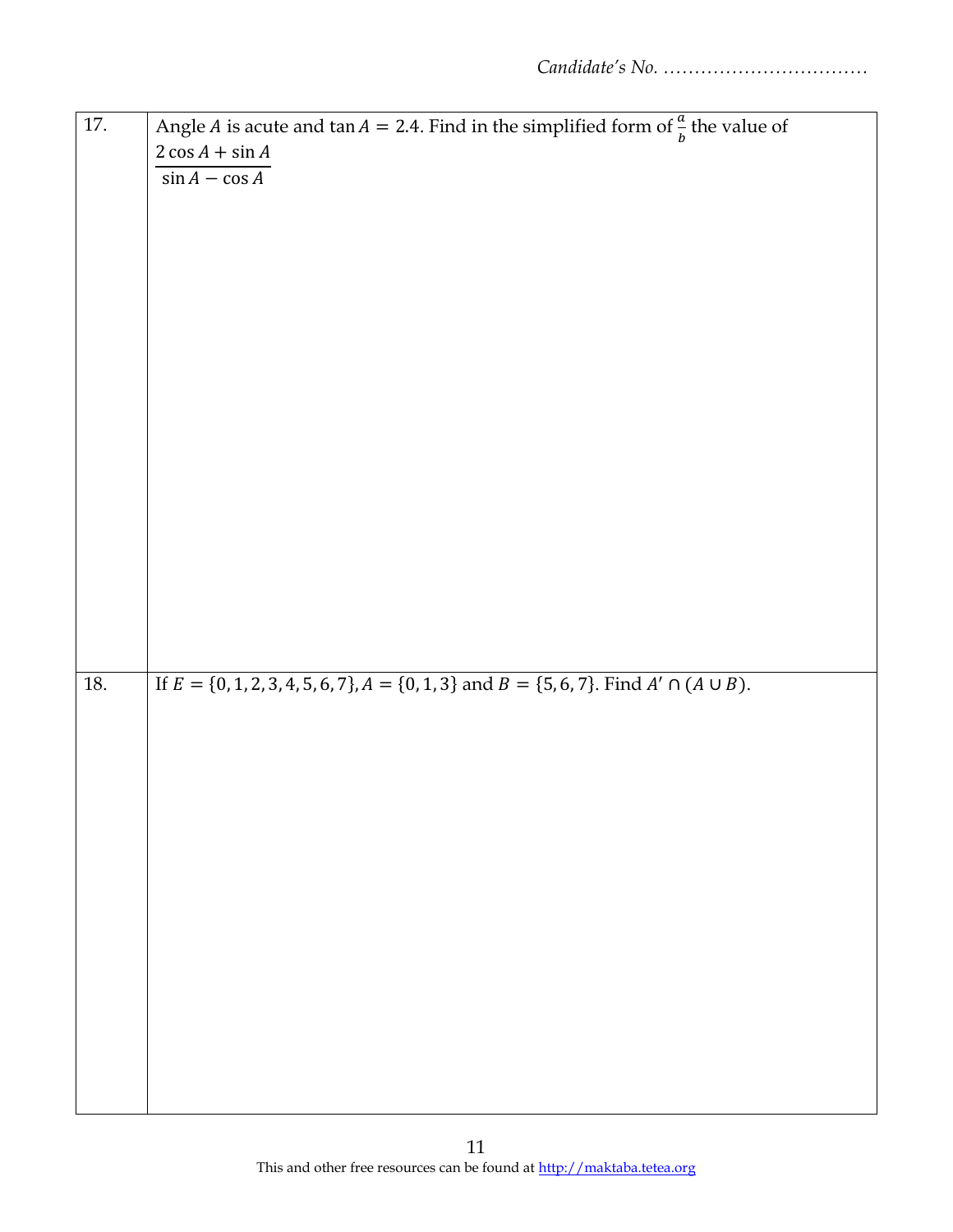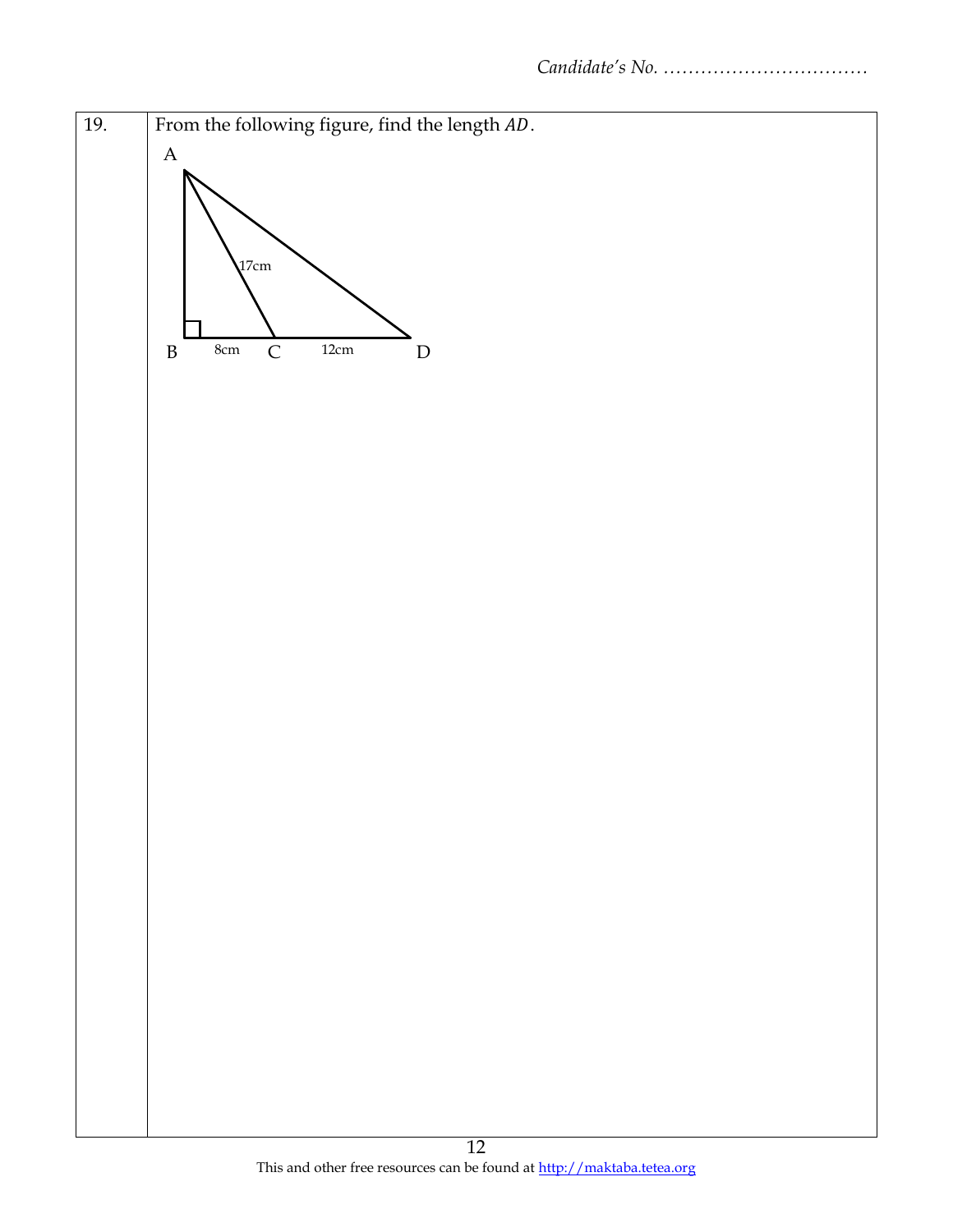| 20. (a) | Write the following number in the expanded form: 10685 |
|---------|--------------------------------------------------------|
|         |                                                        |
|         |                                                        |
|         |                                                        |
|         |                                                        |
|         |                                                        |
| (b)     | Write in words the number 72,007                       |
|         |                                                        |
|         |                                                        |
|         |                                                        |
|         |                                                        |
|         |                                                        |

# **SECTION B (40 MARKS)**

| NO. | <b>QUESTION</b>                                                                                                                                                                                                                                                   |
|-----|-------------------------------------------------------------------------------------------------------------------------------------------------------------------------------------------------------------------------------------------------------------------|
| 21. | The total production of maize in a certain year in the three villages shown in the<br>figure below 57,000 tonnes. Calculate weight of maize produced by each village in<br>that year.<br>Ilembo<br>$75^\circ$<br>$126^\circ$<br>$159^\circ$<br>Hanga<br>Nambalala |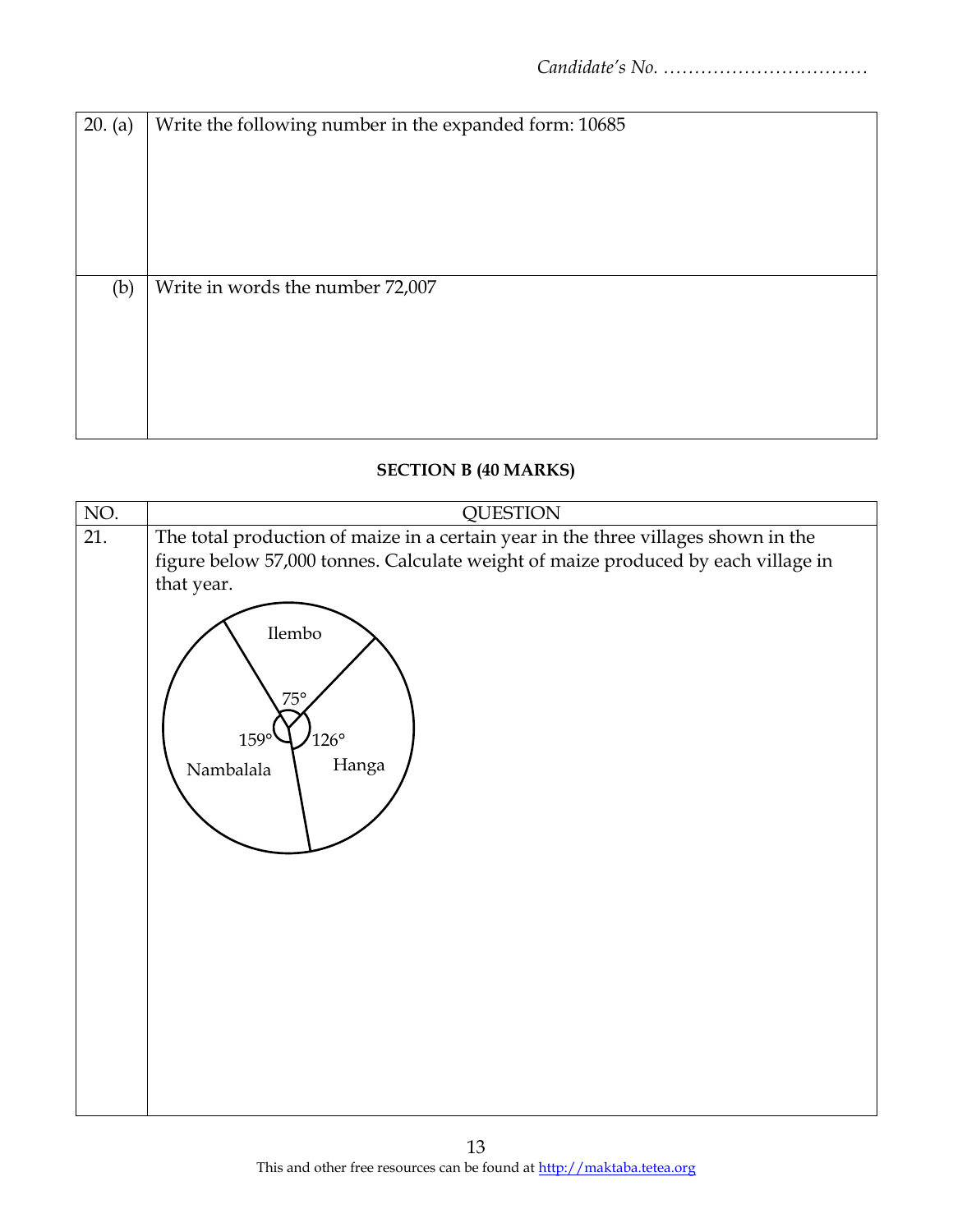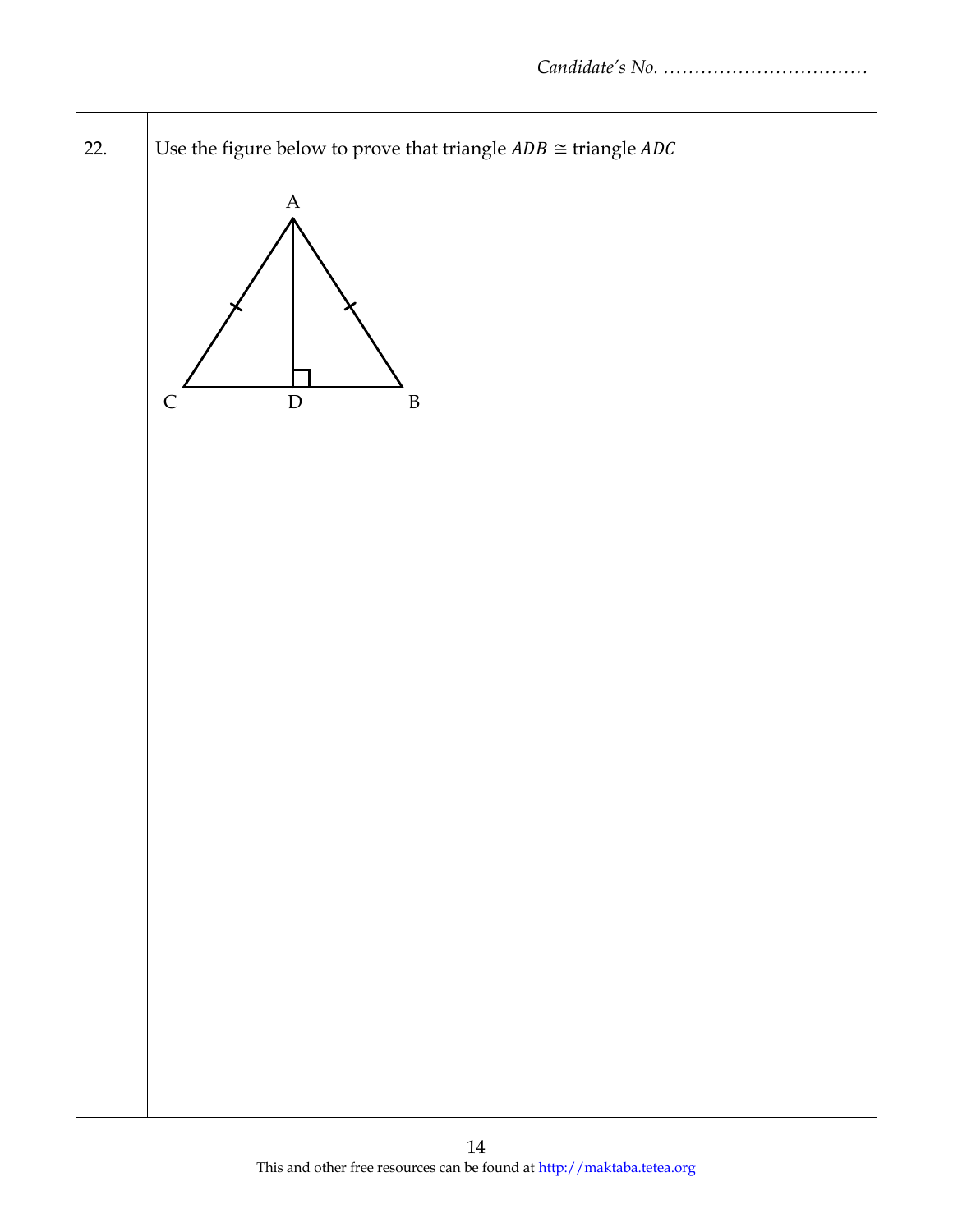| 23. (a) | Express 0.0003075 in the form $A \times 10^n$ where $1 \le A < 10$ , hence determine the values |
|---------|-------------------------------------------------------------------------------------------------|
|         | of $A$ and $n$ .                                                                                |
|         |                                                                                                 |
|         |                                                                                                 |
|         |                                                                                                 |
|         |                                                                                                 |
|         |                                                                                                 |
|         |                                                                                                 |
|         |                                                                                                 |
|         |                                                                                                 |
|         |                                                                                                 |
|         |                                                                                                 |
|         |                                                                                                 |
| (b)     | Find the value of y given that $1 + \log_2 3 + \log_2 y = \log_2 12$                            |
|         |                                                                                                 |
|         |                                                                                                 |
|         |                                                                                                 |
|         |                                                                                                 |
|         |                                                                                                 |
|         |                                                                                                 |
|         |                                                                                                 |
|         |                                                                                                 |
|         |                                                                                                 |
|         |                                                                                                 |
|         |                                                                                                 |
|         |                                                                                                 |
|         |                                                                                                 |
|         |                                                                                                 |
|         |                                                                                                 |
|         |                                                                                                 |
|         |                                                                                                 |
|         |                                                                                                 |
|         |                                                                                                 |
|         |                                                                                                 |
|         |                                                                                                 |
| 24. (a) | The sum of the ages of David and Juma is 80 years. The difference of their ages is 10           |
|         | years. Find the age of each of them.                                                            |
|         |                                                                                                 |
|         |                                                                                                 |
|         |                                                                                                 |
|         |                                                                                                 |
|         |                                                                                                 |
|         |                                                                                                 |
|         |                                                                                                 |
|         |                                                                                                 |
|         |                                                                                                 |
|         |                                                                                                 |
|         |                                                                                                 |
|         |                                                                                                 |
|         |                                                                                                 |